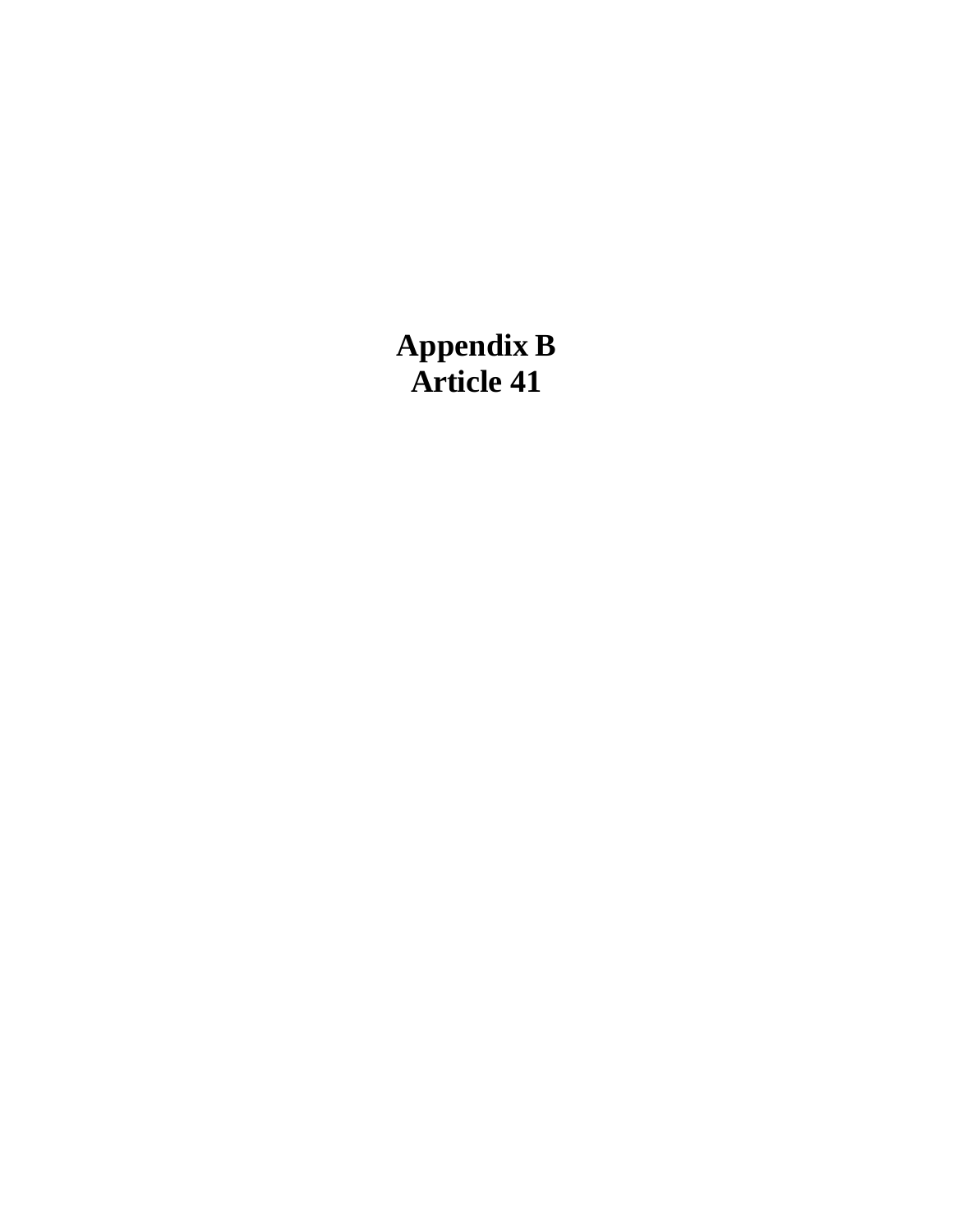#### Article 41 (a)

In accordance with the provisions of this article, the Licensee shall have the authorityto grant permission for certain types of use and occupancy of project lands and waters and to convey certain interests in project lands and waters for certain other types of use and occupancy, without prior Commission approval. The Licensee mayexercise the authority only if the proposed use and occupancy is consistent with the purposes of protecting and enhancing the scenic, recreational, and other environmental values of the project. For those purposes, the Licensee shall also have continuing responsibility to supervise and control the use and occupancies for which it grants permission, and to monitor the use of, ensure compliance with the covenants of the instrument of conveyance for, any interests that it has conveyed under this article. If a permitted use and occupancy violates any condition of this article or any other condition imposed by the Licensee for protection and enhancement of the project's scenic, recreational, or other environmental values, or, if a covenant of a conveyance made under the authority of this article is violated, the Licensee shall take any lawful action necessary to correct the violation. For a permitted use or occupancy, that action includes, if necessary, canceling the permission to use and occupy the project lands and waters and requiring the removal of any noncomplying structures and facilities.

### (b)

The type of use and occupancy of project lands and waters for which the Licensee may grant permission without prior Commissionapproval are: (1) landscape plantings; (2) noncommercial piers, landings, boat docks, or similar structures and facilities that can accommodate no more than 10 watercraft at a time where said facility is intended to serve single-family type dwellings; (3) embankments, bulkheads, retaining walls, or similar structures for erosion control to protect the existing shoreline (4); food plots and other wildlife enhancements. To the extent feasible and desirable to protect and enhance the project's scenic, recreational, and other environmental values, the Licensee shall require multiple use and occupancy of facilities for access to project lands or waters. The Licensee shall also ensure, to the satisfaction of the Commission's authorized representative, that the uses and occupancies for which it grants permission are maintained in good repair and comply with applicable state and local health and safety requirements. Before granting permission for construction of bulkheads or retaining walls, the Licensee shall: (1) inspect the site of the proposed construction; (2) consider whether the planting of vegetation or the use of riprap would be adequate to control erosion at the site; and (3) determine that the proposed construction is needed and would not change the basic contour of the reservoir shoreline. To implement this paragraph (b), the Licensee may, among other things, establish a program for issuing permits for the specified types of use and occupancy of project lands and waters, which may be subject to the payment of a reasonable fee to cover the Licensee's costs of administering the permit program. The Commission reserves the right to require the Licensee to file a description of its standards, guidelines, and procedures for implementing this paragraph (b) and to require modificationof those standards, guidelines, or procedures.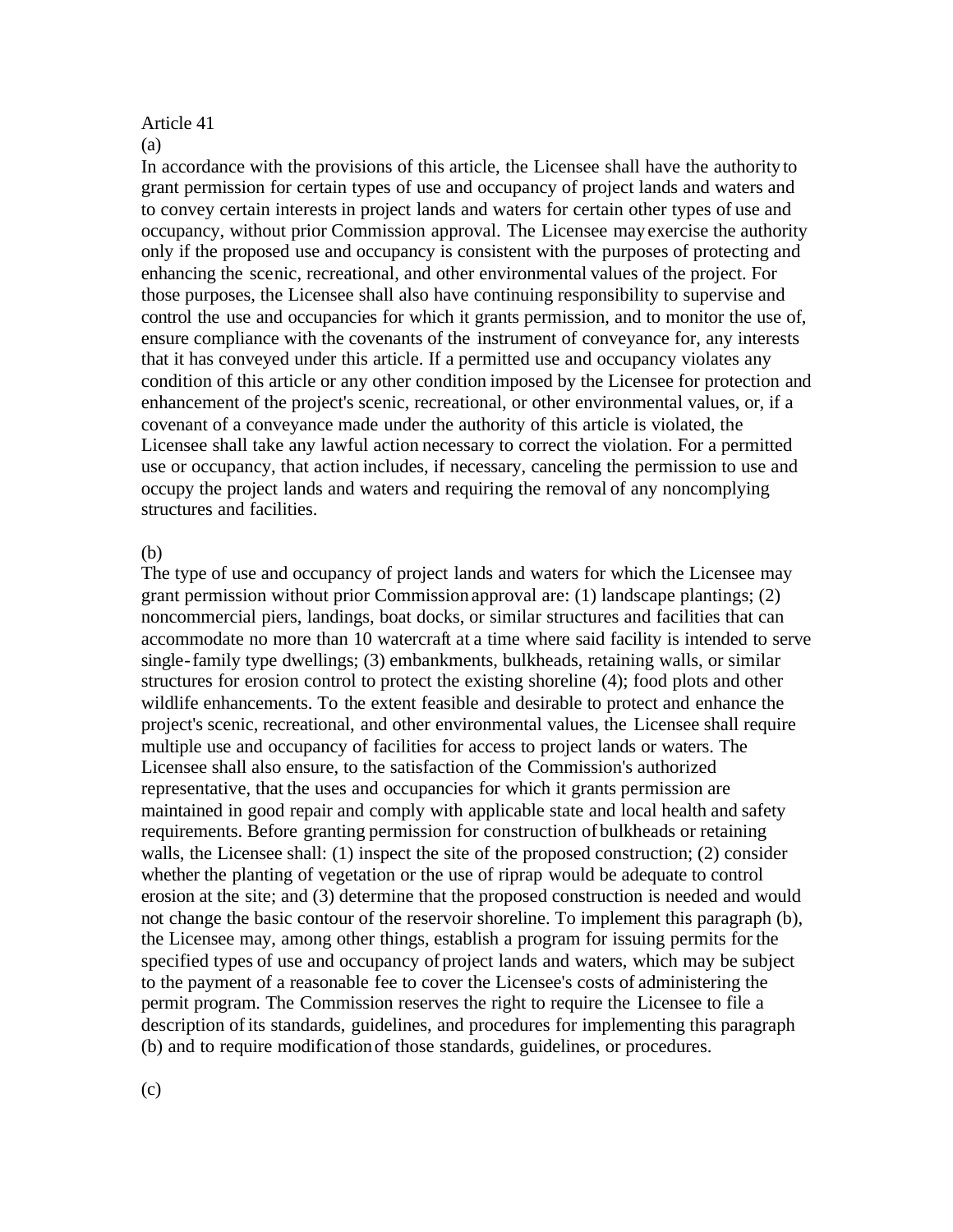The Licensee may convey easements or rights-of-way across, or leases of, project lands for: (1) replacement, expansion, realignment, or maintenance of bridges or roads where all necessary state and Federal approvals have been obtained; (2) stormdrains and water mains; (3) sewers that do not discharge into project waters; (4) minor access roads; (5) telephone, gas, and electric utility distribution lines; (6) non-project overhead electric transmission lines that do not require erection of support structures within the project boundary; (7) submarine, overhead, or underground major telephone distribution cables or major electric distribution lines (69 kV or less); and (8) water intake or pumping facilities that do not extract more than one million gallons per day from a project reservoir. No later than January 31 of each year, the Licensee shall file three copies of a report briefly describing for each conveyance made under this paragraph (c ) during the prior calendar year, the type of interest conveyed, the location of the lands subject to the conveyance, and the nature of the use for which the interest was conveyed.

### (d)

The Licensee may convey fee title to, easements or rights-of-way across, or leases of project lands for: (1) construction of new bridges or roads for which all necessary state and Federal approvals have been obtained; (2) sewer or effluent lines that discharge into project waters, for which all necessary Federal and state water quality certificates or permits have been obtained; (3) other pipelines that cross project lands or waters but do not discharge into project waters; (4) non-project overhead electric transmission lines that require erection of support structures within the project boundary, for which all necessary Federal and state approvals have been obtained; (5) private or public marinas that can accommodate no more than 10 watercraft at a time and are located at least one-half mile (measured over project waters) from any other private or public marina; (6) recreational development consistent with an approved Exhibit R or approved report on recreational resources of an Exhibit E; and (7) other uses, if: (i) the amount of land conveyed for a particular use is five acres or less; (ii) all of the land conveyed is located at least 75 feet, measured horizontally, from the edge of the project reservoir at normal maximum surface elevation; and (iii) no more than 50 total acres of project lands for eachproject development are conveyed under this clause (d)(7) in any calendar year. At least 60 days before conveying any interest in project lands under this paragraph (d), the Licensee must submit a letter to the Director, Office of Hydropower Licensing, stating its intent to convey the interest and briefly describing the type of interest and location ofthe lands to be conveyed (a marked Exhibit G or K map may be used), the nature of the proposed use, the identity of any Federal or state agency official consulted, and any Federal or state approvals required for the proposed use. Unless the Director, within 45 days from the filing date, requires the Licensee to file an application for prior approval, the Licensee may convey the intended interest at the end of that period.

### (e)

The following additional conditions apply to any intended conveyance under paragraphs (c) or (d) of this article: (1) Before conveying the interest, the Licensee shall consult with Federal and state fish and wildlife or recreation agencies, as appropriate, and the State Historic Preservation Officer. (2) Before conveying the interest, the Licensee shall determine that the proposed use of the lands to be conveyed is not inconsistent with any